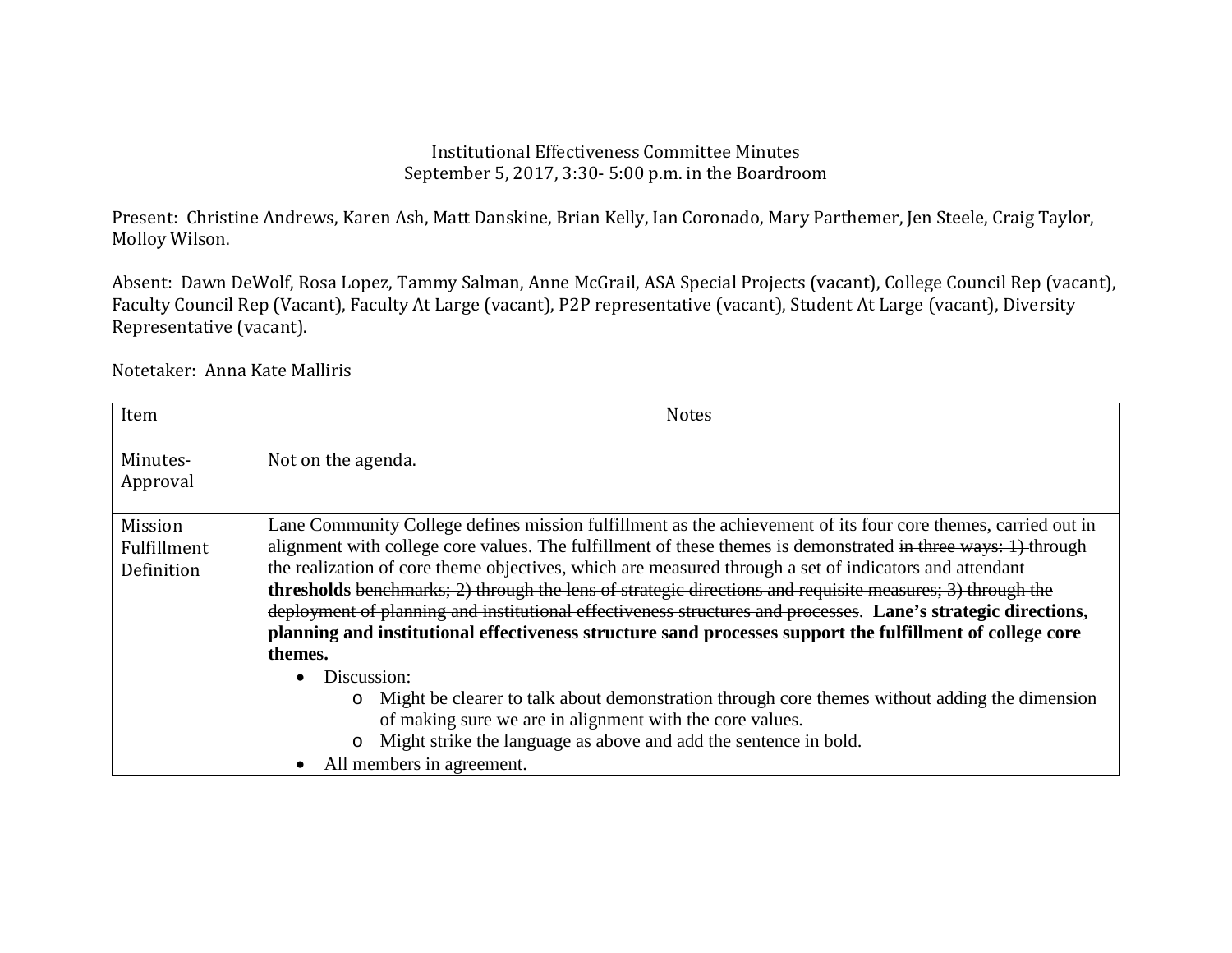| Assessing    | Suggestion:                                                                                                                                                                                                |
|--------------|------------------------------------------------------------------------------------------------------------------------------------------------------------------------------------------------------------|
| Mission      | Mission fulfillment is assessed by the extent to which the institution meets its specific objectives, and                                                                                                  |
| Fulfillment  | targets for each core theme.                                                                                                                                                                               |
|              | Each measure is scored on a 1-5 scale (Columbia Gorge CC):                                                                                                                                                 |
|              | o 1-Below mission expectation                                                                                                                                                                              |
|              | 3-meets mission expectation<br>$\circ$                                                                                                                                                                     |
|              | 5-surpasses mission expectation.<br>O                                                                                                                                                                      |
|              | Discussion:                                                                                                                                                                                                |
|              | Might have a threshold that 70% percent of the indicators within each Core Theme must meet the                                                                                                             |
|              | threshold of 3- meets mission expectation.                                                                                                                                                                 |
|              | For mission fulfillment, it is okay that it becomes a 'pass/fail'.<br>$\bullet$                                                                                                                            |
|              | All members in agreement.                                                                                                                                                                                  |
|              |                                                                                                                                                                                                            |
| Role of Core | Core Theme Teams: Purpose and Scope of Work                                                                                                                                                                |
| Theme Teams  | [Move to #2] Core Theme Teams represent are comprised of key faculty, managers, and classified staff                                                                                                       |
|              | who have direct relevant impact, interest, authority, and accountability and expertise in assessing and                                                                                                    |
|              | improving the college's core theme indicators and strategic direction measures.                                                                                                                            |
|              | [Move to #1] Core Theme Teams establish core theme indicators and minimum thresholds for success                                                                                                           |
|              | that provide meaningful, verifiable evidence to determine fulfillment of a core theme objective. The                                                                                                       |
|              | teams determine what evidence is collected to analyze an indicator and ensure that evidence is regularly                                                                                                   |
|              | collected. Upon review of evidence, teams may recommend core them indicator changes with a rationale                                                                                                       |
|              | to the Institutional Effectiveness Committee (IEC), thus ensuring the information is meaningful to                                                                                                         |
|              | inform mission fulfillment and planning.                                                                                                                                                                   |
|              | Teams meet, at a minimum once a term, quarterly to 1) review Core Theme and Strategic Direction<br>indicators and measures, 2) discuss and analyze data and summative reports from college initiatives and |
|              | programs, 3) review and discuss established threshold and benchmark data and make recommendations,                                                                                                         |
|              | if needed, for improvement or adjustment, and 4) provide feedback to the Institutional Effectiveness                                                                                                       |
|              | Committee and initiative/program leads on the effectiveness and progress of college efforts toward                                                                                                         |
|              | mission fulfillment.                                                                                                                                                                                       |
|              |                                                                                                                                                                                                            |